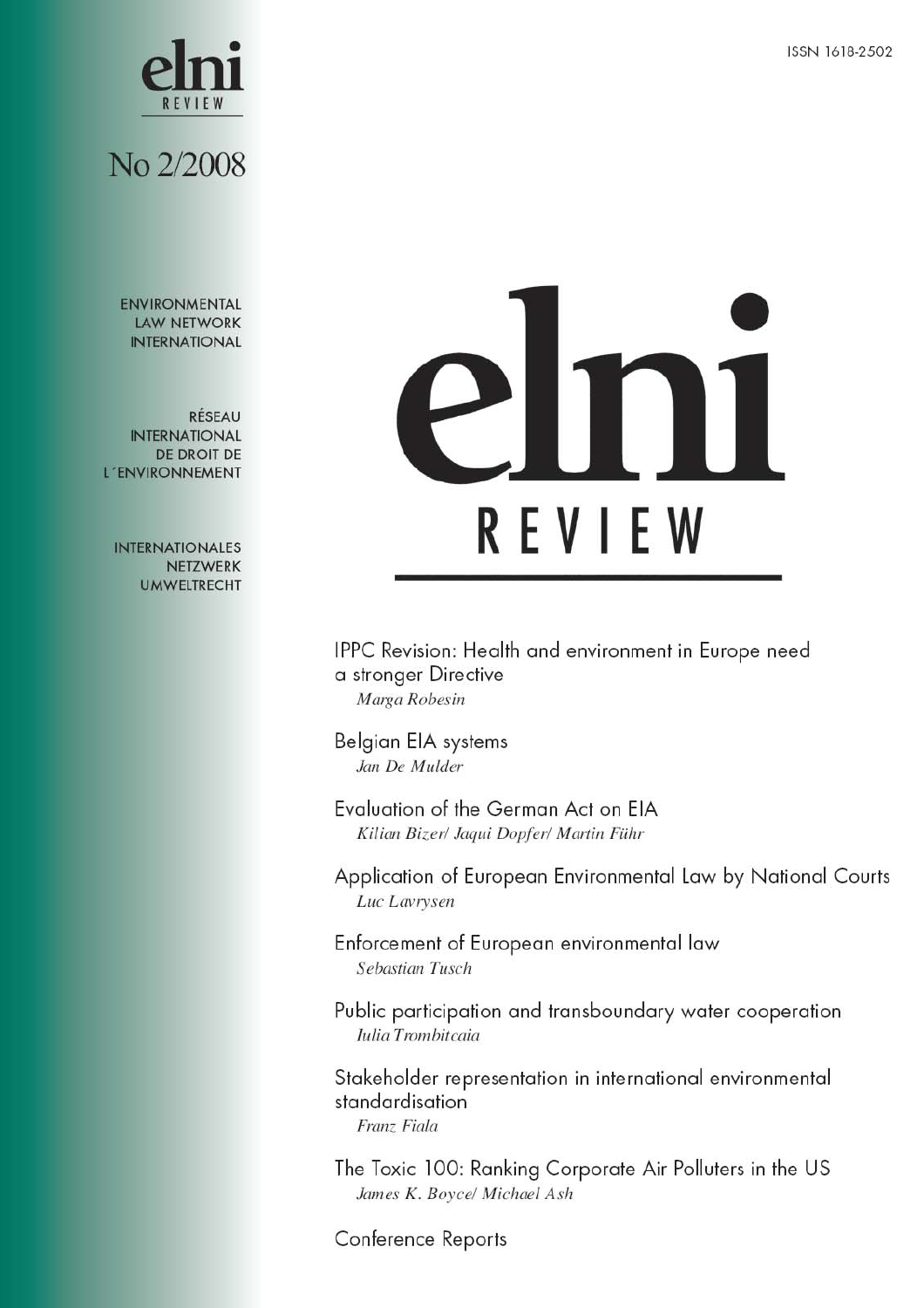

#### *CONTENTS*

| International Conference Announcement: 10th Anniversary of the Aarhus Convention -<br>The Role of Information in an Age of Climate Change                                       |  |
|---------------------------------------------------------------------------------------------------------------------------------------------------------------------------------|--|
| Articles with focus on IPPC/IED and EIA<br>Marga Robesin                                                                                                                        |  |
| Jan De Mulder                                                                                                                                                                   |  |
| Kilian Bizer, Jaqui Dopfer, Martin Führ                                                                                                                                         |  |
| Articles with focus on other topics<br>Luc Lavrysen                                                                                                                             |  |
| Enforcement of European environmental law<br>Sebastian Tusch                                                                                                                    |  |
| Public participation in joint bodies for transboundary water cooperation:<br>Iulia Trombitcaia                                                                                  |  |
| Stakeholder representation in international environmental standardisation<br>Franz Fiala et al.                                                                                 |  |
| James K. Boyce, Michael Ash                                                                                                                                                     |  |
| <b>Conference Reports</b><br>The Aarhus Convention at Ten:<br>Interactions and Tensions between Conventional International Law and EU Environmental Law  98<br>Marc Pallemaerts |  |
| Nicola Below                                                                                                                                                                    |  |
| <b>New Books</b>                                                                                                                                                                |  |
|                                                                                                                                                                                 |  |
|                                                                                                                                                                                 |  |
|                                                                                                                                                                                 |  |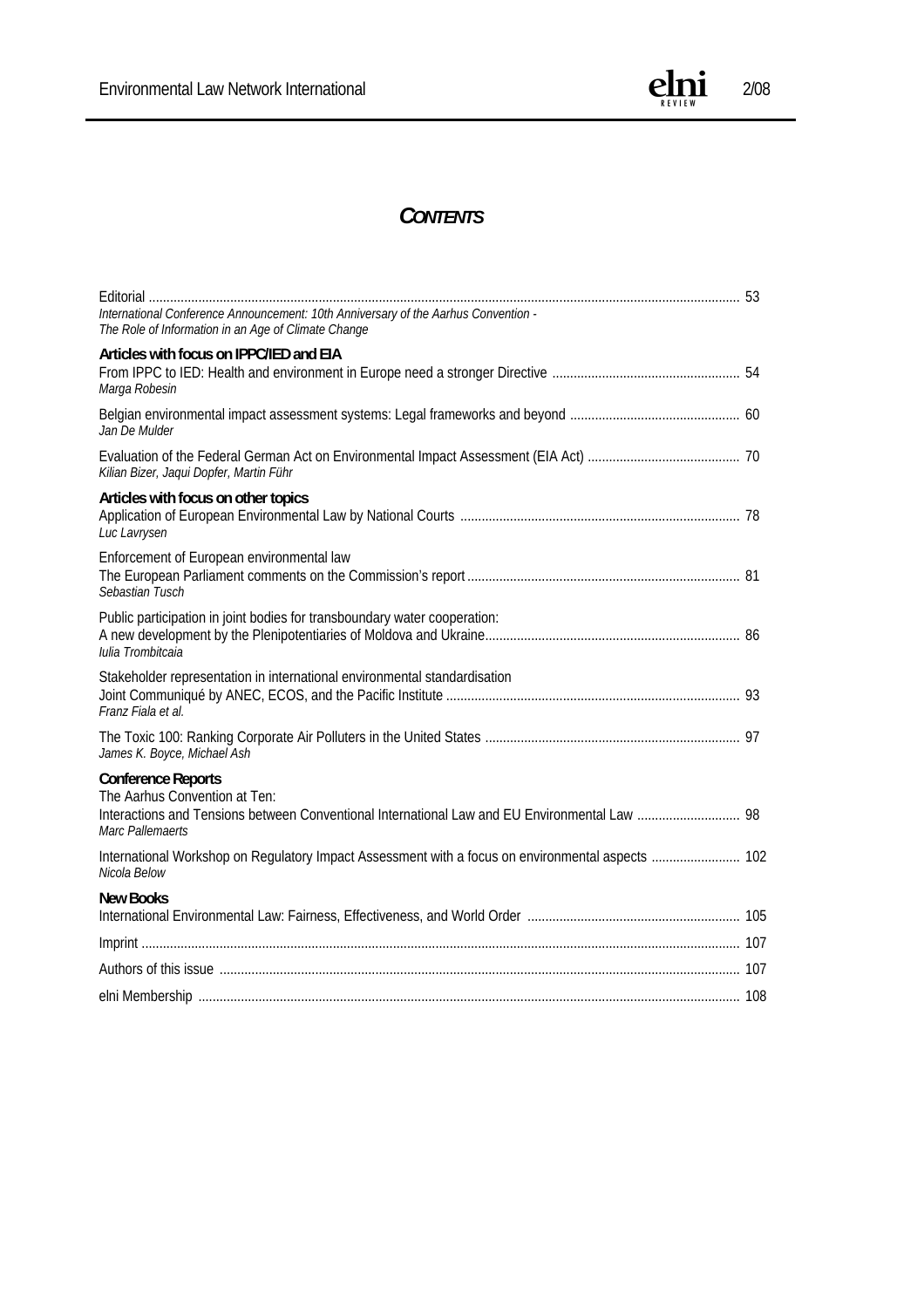#### **Stakeholder representation in international environmental standardisation Joint Communiqué by ANEC, ECOS, and the Pacific Institute**

*Franz Fiala, in collaboration with Ralf Lottes, Jason Morrison, and Nina Klemola* 

*International standardisation in the field of the environment has long been considered an important tool in contributing to sustainable production and sustainable development policies at the global level.[1](#page-2-0) This has in particular been the aim of the ISO 14000 series of standards on environmental management, developed by ISO*[2](#page-2-1) *Technical Committee (hereinafter referred to as 'TC') 207 on Environmental Management. To help ensure that the International Standards developed by ISO enjoy a degree of credibility and legitimacy, the ISO Strategic Plan*[3](#page-2-2)  *lists as one of its key objectives the need to ensure that interested and affected stakeholders are adequately involved in ISO's work and processes. The importance of ensuring the participation of public interest groups is also echoed in the ISO Code of Ethics.* 

*Despite the noble objectives of openness and transparency, consumer and environmental NGOs have long wrangled with the issue of business dominance and the marginalisation of public interests in standardisation. To help improve this imbalance in the particular case of ISO TC 207, a mixed group of NGO representatives and the TC leadership – the so-called NGO-CAG Task Force – was tasked in 2003 with developing a pair of operating procedures to improve the balance of stakeholder participation in the work of the TC. While one proposed set of procedures addresses liaison organisations*[4](#page-2-3) *, the other facilitates more balanced stakeholder participation and decision-making in standards development. Regrettably the resulting draft procedures, presented at the last meeting of ISO TC 207 in June 2008, met with sustained opposition from several national delegations and as a result the documents, representing numerous years of work, were rejected without a proper debate being held amongst members. This casual rejection marks a notable setback in the improvement of public interest representation in international standardisation.* 

*This paper reflects the long process of development of operational procedures for balanced stakeholder involvement in ISO TC 207 on Environmental Management, and highlights the need for a change in the way environmental standards, supporting broader public policies, are developed.* 

 $\overline{a}$ 

#### **1 Lack of balanced representation**

Non-governmental organisations (hereafter referred to as 'NGOs') have on many occasions decried the business community's dominance in standardisation. The basic principles of international standardisation work – consensus-building based on national positions – suggest that standards are based on broad support by all parties concerned and that all stakeholder positions are adequately reflected in the national positions.

However, this is often not the case. National mirror committees are typically dominated by business representatives, with NGO and other public interest representatives either in a minority position or not represented at all. Hence, the "*national consensus*" tends to be little more than a business perspective in disguise as the business community not only has the most to gain from influencing the content of standards, but has the resources available to participate. Moreover, it must be stressed that national standards bodies are free to choose the composition of their delegations to ISO Committees, and thus these are primarily composed of business interests. In the case of ISO TC 207, the term "*business*" should be interpreted to mean primarily industry coupled with environmental consultants and certifiers.

Meanwhile, NGOs' minority positions at the national level, if present at all, are often "*filtered*" by the system: although their direct participation at the international level is possible, such "*liaison organisations*" have few rights and thus the practical impact of their involvement remains negligible.

#### **2 Developing alternative approaches**

As a result of the mistrust of the NGO community concerning the traditional procedural rules of standardisation, a different route was chosen when ISO initiated work in the field of social responsibility (hereinafter referred to as 'SR') in January 2005. This ISO project relies on a stakeholder-based approach. Six different stakeholder categories were defined by the group: industry, consumers, government, labour, NGO, and SSRO (Service, Support, Research and Others). A national standards body is only allowed to nominate one person per stakeholder category to the Working Group ('WG'), and all expert members of the WG act in a personal capacity and can express their (stakeholder) perspective. Moreover, the stakeholders form caucuses which hold meetings along with WG meetings and develop joint positions on certain key issues (e.g. whether a working document

<span id="page-2-0"></span><sup>1</sup> See European Standardization Procedures: A Model for Reform by Martin Führ, elni review 2/1996, 22.

<span id="page-2-1"></span><sup>2</sup> The International Organisation for Standardisation

<span id="page-2-2"></span><sup>3</sup> ISO Strategic Plan 2005-2010 'Standards for a sustainable world'

<span id="page-2-3"></span><sup>4</sup> International or broadly-based regional organisations which participate in Technical Committees, e.g. ANEC – the European Consumer Voice in Standardisation, or ECOS - European Environmental Citizens' Organisation for Standardisation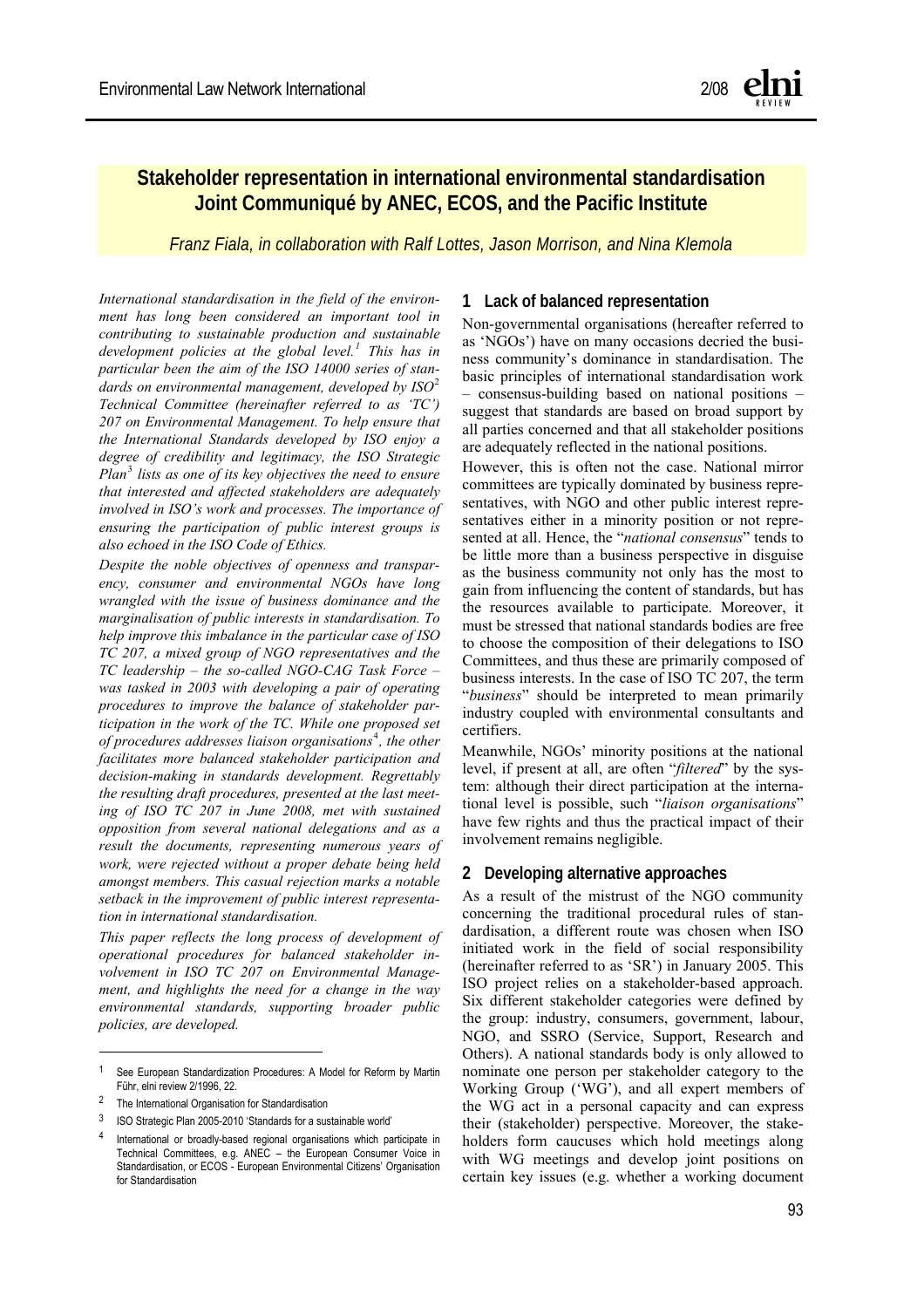

should be upgraded to a higher level). It should be noted, however, that even this ISO WG falls back on the traditional standardisation procedures once the document leaves the working draft level and reaches higher document stages – relying primarily on national "*consensus*" positions. Although it is recommended that national standards forward stakeholder positions opposing the national consensus view<sup>5</sup>, it is clear that the focus shifts and such stakeholder positions will not be more than a side stream in the game.

Several operational procedures have been developed in support of the ISO SR process. Due to the lack of resources of some stakeholders, these procedures have not yet led to a fully balanced representation in the WG SR in practice, but there is broad agreement that they constitute a major improvement compared to the traditional way of ISO standards-making. Considering the close link between the subject of social responsibility and of environmental management, two of these ISO SR procedures formed the basis of the documents prepared by the ISO TC 207 NGO-CAG Task Force, set up within ISO TC 207.

It is worth highlighting that there are a number of institutions which have developed procedures following a multi-stakeholder decision-making process, such as those developed under the umbrella of the Interna-tional Social and Environmental Labelling Alliance<sup>[6](#page-3-0)</sup>. These enjoy a generally higher level of support among civil society representatives than ISO Committees following the national (business-led) consensual process referred to above.

#### **3 The ISO TC 207 NGO-CAG Task Force**

After several years of debate on NGO issues within ISO TC 207, a document entitled "*Increasing the Effectiveness of NGO Participation in ISO TC207*"[7](#page-3-1) was agreed upon by NGO representatives in 2003. The document outlined major difficulties of NGO participation in ISO standardisation and called for complementing ISO procedural rules with specific measures to strengthen the NGO voice. The document was the starting point for the work of the so-called NGO-CAG Task Force<sup>[8](#page-3-2)</sup>, created in the same year. The NGO-CAG Task Force consisted of representatives from  $NGOs - including ANEC<sup>9</sup>$  $NGOs - including ANEC<sup>9</sup>$  $NGOs - including ANEC<sup>9</sup>$  and the Pacific Institute $10$  – elected by an NGO Forum and the ISO

erning body, and was chaired by the Pacific Institute. TC 207 leadership. It is important to stress that the Task Force consisted of an equal number of NGO representatives and members of the Committee's gov-

As a first step this Task Force came up with a work plan which contained several proposals, the most important being that the "*TC207 should assign the Task Force responsibility for reviewing the areas of the ISO Directives that pertain to stakeholder involvement, and subsequent to the review, for developing operational guidance for TC207 in ways of improving its stakeholder involvement.*" This proposal achieved an approval rate of 81% in ISO TC 207 when balloted in 2004, with opposition from seven countries, including the biggest European countries.

Subsequently, an analysis of the ISO Directives $11$  was carried out by the Task Force. The analysis showed numerous shortcomings and inconsistencies in the ISO procedural rules, including the definition of one of the key concepts of standardisation work – the consensus principle. Its definition – absence of "*sustained opposition*" – implies a broad agreement of all parties involved. However, it is nowhere explained what "*sustained opposition*" precisely is and how it can be expressed. The positions of liaison organisations are of minor relevance in this context, as they do not have any formal means to express consent or dissent. However, the ISO Directives also provide that "*technical committees and subcommittees shall seek the full and, if possible, formal backing of the organisations having liaison A status*" (those participating at the TC or SC level) – although no detailed guidance about when and how this should be done is given in the Directives.

#### **4 Recommendations for operational guidance**

The analysis of the ISO Directives, carried out by the NGO-CAG Task Force, also identified possible complementary provisions not in conflict with the ISO Directives. The subsequent key recommendations for operational guidance can be categorised under four headings; consensus-building, balanced representation, the role of liaison organisations, and appeals mechanisms.

Firstly, regarding consensus building, the Task Force recommended that a written procedure on how TC 207 participants could formally express "*sustained opposition*" or "*substantial objections*" vis-à-vis the ISO Directives should be put in place, and that a clear statement that this procedure is meant to be used by Pmembers and liaison organisations is needed. The Task Force also recommended the inclusion of a statement that all substantial objections are to be treated equally, irrespective of their origin and that an

l

l

<sup>5</sup> According to the ISO TMB WG SR 'Operating procedure providing guidance on national input to the WG SR', "The national consensus positions and liaison D comments will be the basis for experts' deliberations within the WG on how to revise the [draft] text".

<span id="page-3-0"></span><sup>6</sup> ISEAL, e.g. Forest Stewardship Council, Social Accountability International, Fairtrade Labelling Organisations International, etc.

<span id="page-3-1"></span><sup>7</sup> See: <http://www.pacinst.org/inni/NGOParticipation/N28Final.pdf>

<span id="page-3-2"></span><sup>8</sup> The NGO-CAG (Chairman's Advisory Group) Task Force

<span id="page-3-5"></span><span id="page-3-4"></span><span id="page-3-3"></span> $9$  ANEC – the European Consumer Voice in Standardisation - www.anec.eu

<sup>10</sup> Pacific Institute for Studies in Development, Environment, and Security – www.pacinst.org

<sup>11</sup> ISO/IEC Directives, Part 1 - Procedures for the technical work; ISO/IEC Directives, Part 2 - Rules for the structure and drafting of International Standards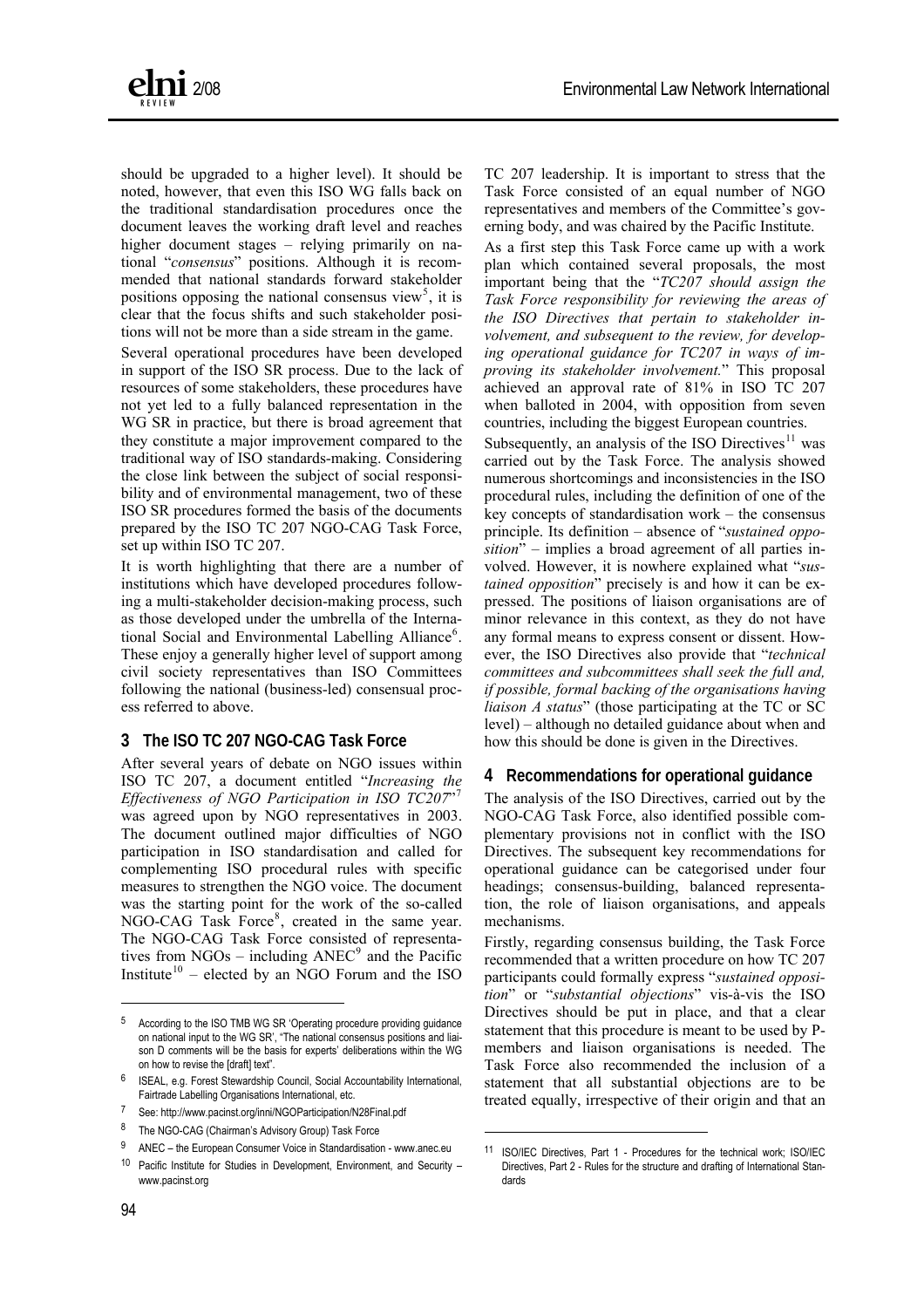effort should be made by the TC's or the relevant subgroup's leadership to resolve all conflicts as far as possible.

Secondly, the group recommended improving national input and decision-making in the ISO structure by providing guidance on the current practice regarding stakeholder involvement at the national level, and on the communication of minority positions not covered by national positions during enquiries on draft standards. The group recommended that such communications would be circulated at the international level for informational purposes. Other recommendations on balanced representation included the introduction of a stakeholder categorisation scheme that could be used to track stakeholder participation at TC 207-related meetings; guidance on stakeholder composition for national delegations to ISO TC 207 and its working parties<sup>[12](#page-4-0)</sup>; operational procedures for WGs on how to identify different stakeholder needs and how to achieve an outcome of the discussions which is as balanced as reasonably possible; and finally, the introduction of guidance on the composition of the ISO TC 207 CAG and any other existing advisory group with respect to the balance of interests.

Thirdly, the Task Force recommended improving the role of liaisons by introducing an indicative (informal) voting procedure for A-liaisons regarding preliminary work items, approval of new work items, draft standards, and resolutions. Other key recommendations included the requirement that the negative indicative votes of A-liaisons are resolved in an equally conscientious manner as negative votes of national standards bodies, and that any decision of the TC is reviewed in the case of a significant number of negative indicative votes from A-liaisons. The Task Force also recommended that A-liaisons should receive draft standards for comment, and the compilation of comments following the public enquiries.

Fourthly, the Task Force made recommendations relating to the appeals procedures and suggested the establishment of an informal conflict resolution mechanism that does not involve the Chief Executive Officer of ISO and would stay strictly within TC 207. The group considered that such a mechanism could be accessed by all P-members and A-liaisons, and recommended for it to cover only substantive objections to draft standards which have been notified during enquiries on draft standards and resolutions. The Task Force proposed that this could work at the levels of

 $\overline{a}$ 

the WGs, the Sub-Committees, and the TCs by establishing small dispute arbitration panels.

The NGO-CAG Task Force approved this recommendations document in early 2006, and the recommendations for operational guidance and the analysis of ISO rules were circulated to the ISO TC 207 members in April 2007. Based on the document, the Task Force elaborated two operational procedures for some of the aspects identified above.

#### **5 Suggested operational procedures**

The two suggested operational procedures were based on their ISO WG SR counterparts and had been submitted to a consultation procedure which led to the deletion of some elements – such as the appeals mechanism mentioned above – ahead of the ISO TC 207 meetings of June 2008. Further deletions and amendments were made during the TC 207 meeting in the hope that doing so would persuade some opponents of the proposed procedures to support the revised proposals. Unfortunately this proved not to be the case, despite confirmation from the ISO Central Secretariat that the proposed procedures were in compliance with the ISO Directives.

The first set of draft operating procedures aims to improve balanced stakeholder participation in ISO TC 207. The main elements of this procedure are:

- The registration of meeting participants including affiliation (national standards body or liaison, stakeholder category, developing or developed country) and the provision of participation statistics using these categories;
- − Creation of an "Advisory Group on Balanced Participation to monitor regional and stakeholder balance in standards development" and to address imbalances;
- − Obligation on Working Group Convenors to assess differences along stakeholder or regional lines and to take them into consideration in the consensus building process; and
- − Consideration of optional measures to improve stakeholder balance.

The second set of draft operating procedures relate to Liaison A and D Organisations. The main elements of this procedure are:

- Rules and criteria for the application of potential Liaison A and D organisations;
- Review and assessment of the applications against the criteria;
- Decision-making process on approval of liaisons;
- Review of liaison arrangements and revocation:
- Provisions for full and formal backing of the organisations having liaison A status for draft standards, and other documents subject to an approval procedure;

<span id="page-4-0"></span><sup>12</sup> This should take into account the stakeholder categories as defined in the NGO-CAG Task Force's *Guidance on Stakeholder Categories in ISO TC 207.* The ISO WG SR has defined six categories of stakeholders: Consumers, Government, Industry, Labour, NGO and Other (renamed in Service, support, research and others). It is recommended that national delegations consist of one person per stakeholder group. If a stakeholder group does not want to make use of the right to be represented in the WG, another stakeholder group may fill in, but there is a maximum of two representatives per stakeholder group.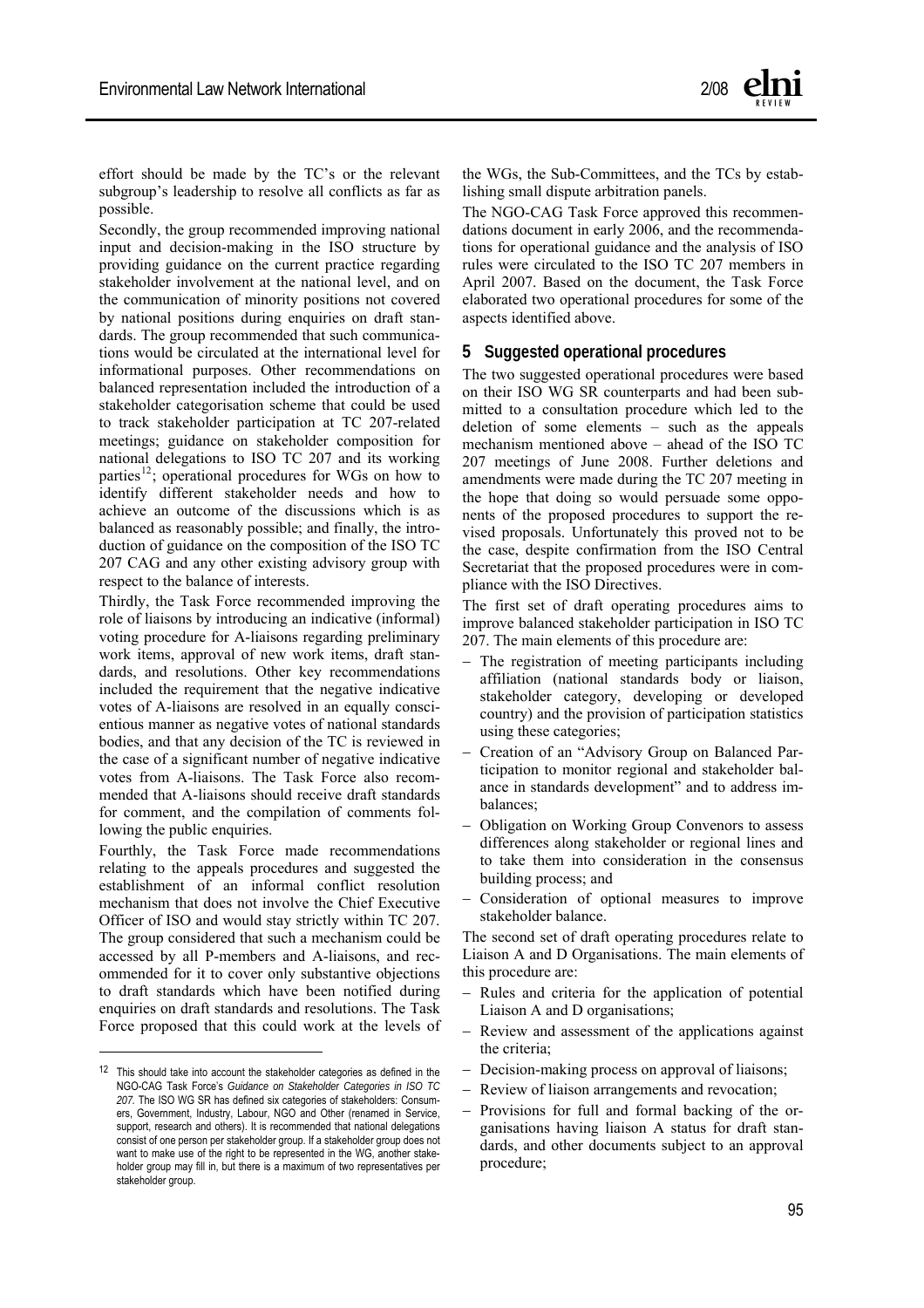



- − Request for an explicit indication of support for the relevant document;
- − Provision of a summary table indicating the level of support for each document from each Liaison A organisation; and
- − Consideration of the support from all liaison A organisations in decision-making.

These provisions are quite modest compared with approved rules for the ISO WG SR which go so far as to require that only one person per stakeholder category is allowed to join the group, and where six stakeholder groups have been created.

#### **6 End of the road for the NGO-CAG Task Force**

It became clear at the June 2008 meetings of ISO TC 207 that those who had opposed the process to improve balanced stakeholder participation from the very onset were vigorously fighting the Committee's adoption of the culmination of ten years of NGO-related discussions and the key outputs of four years of work of the NGO-CAG Task Force. The Task Force's efforts to dilute the draft procedures still further during the meetings did not help. Subsequently, the controversial and disappointing decision not to submit the papers to a plenary discussion was taken by the Chair of the Committee.

Considering the NGO-CAG Task Force had been charged by the TC to come up with procedural proposals, it can be argued that the TC should have had, at the very least, a chance to debate the outcome of the efforts and the document should have progressed to a ballot after the meeting. Instead, as a gesture, an alternative to the operating procedures was suggested: an "*NGO Contact Group*" advising the TC 207 Chair on NGO matters. This alternative cannot be accepted by non-governmental organisations as a real alternative to the objectivity of the rejected procedures.

#### **7 Conclusions**

The decision taken at the ISO TC 207 meetings in June 2008 should be regarded as a crushing defeat for consumer and environmental interests in standardisation, with the outcomes unlikely to enhance the faith of NGOs in the standardisation process.

At a higher level, the developments in this Committee tangibly demonstrate that when it comes to actual standards development, ISO is far from fulfilling its strategic policy commitment to ensure broad and meaningful public interest participation in advancing its goal of developing standards for a sustainable world. Until and unless ISO takes more meaningful steps to implement this commitment, it can be questioned whether it is indeed the appropriate forum to develop international standards in support of such broader public policies.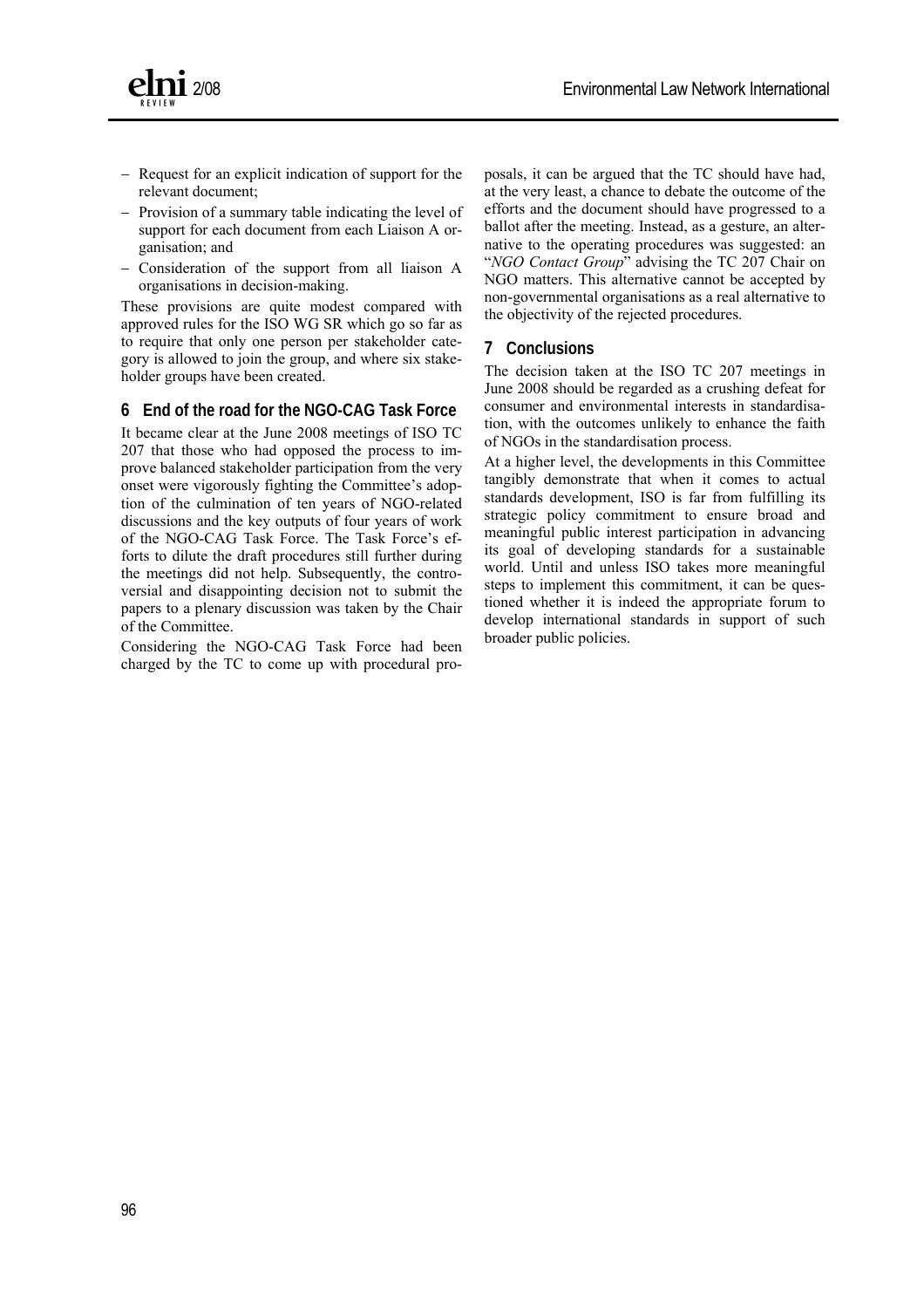

The Öko-Institut (Institut für angewandte Ökologie - Institute for Applied Ecology, a registered nonprofit-association) was founded in 1977. Its founding was closely connected to the conflict over the building of the nuclear power plant in Wyhl (on the Rhine near the city of Freiburg, the seat of the Institute). The objective of the Institute was and is environmental research independent of government and industry, for the benefit of society. The results of our research are made available of the public.

The institute's mission is to analyse and evaluate current and future environmental problems, to point out risks, and to develop and implement problem-solving strategies and measures. In doing so, the Öko-Institut follows the guiding principle of sustainable development.

The institute's activities are organized in Divisions - Chemistry, Energy & Climate Protection, Genetic Engineering, Sustainable Products & Material Flows, Nuclear Engineering & Plant Safety, and Environmental Law.

#### **The Environmental Law Division of the Öko-Institut:**

The Environmental Law Division covers a broad spectrum of environmental law elaborating scientific studies for public and private clients, consulting governments and public authorities, participating in law drafting processes and mediating stakeholder dialogues. Lawyers of the Division work on international, EU and national environmental law, concentrating on waste management, emission control, energy and climate protection, nuclear, aviation and planning law.

#### **Contact Freiburg Head Office:**

P.O. Box 50 02 40 D-79028 Freiburg Phone +49 (0)761-4 52 95-0 Fax +49 (0)761-4 52 95 88

#### **Darmstadt Office:**

Rheinstrasse 95 D-64295 Darmstadt Phone +49 (0)6151-81 91-0 Fax +49 (0)6151-81 91 33

#### **Berlin Office:**

Novalisstrasse 10 D-10115 Berlin Phone +49(0)30-280 486 80 Fax +49(0)30-280 486 88 **[www.oeko.de](http://www.oeko.de/)** 



The University of Applied Sciences in Bingen was founded in 1897. It is a practiceorientated academic institution and runs courses in electrical engineering, computer science for engineering, mechanical engineering, business management for engineering, process engineering, biotechnology, agriculture, international agricultural trade and in environmental engineering.

The *Institute for Environmental Studies and Applied Research* (I.E.S.A.R.) was founded in 2003 as an integrated institution of the University of Applied Sciences of Bingen. I.E.S.A.R carries out applied research projects and advisory services mainly in the areas of environmental law and economy, environmental management and international cooperation for development at the University of Applied Sciences and presents itself as an interdisciplinary institution.

The Institute fulfils its assignments particularly by:

- Undertaking projects in developing countries
- Realization of seminars in the areas of environment and development
- Research for European Institutions
- Advisory service for companies and know-how-transfer

Main areas of research:

- **European environmental policy**  o Research on implementation of
	- European law o Effectiveness of legal and eco-
	- nomic instruments
	- o European governance
- **Environmental advice in developing countries** 
	- o Advice for legislation and institution development o Know-how-transfer
- **Companies and environment**  o Environmental management o Risk management

#### **Contact**

Prof. Dr. jur. Gerhard Roller University of Applied Sciences Berlinstrasse 109 D-55411 Bingen/Germany Phone +49(0)6721-409-363 Fax +49(0)6721-409-110 [roller@fh-bingen.de](mailto:roller@fh-bingen.de) 

#### **[www.fh-bingen.de](http://www.fh-bingen.de/)**

# sofia

The Society for Institutional Analysis was established in 1998. It is located at the University of Applied Sciences in Darmstadt and the University of Göttingen, both Germany.

The sofia research group aims to support regulatory choice at every level of public legislative bodies (EC, national or regional). It also analyses and improves the strategy of public and private organizations.

The sofia team is multidisciplinary: Lawyers and economists are collaborating with engineers as well as social and natural scientists. The theoretical basis is the interdisciplinary behaviour model of *homo oeconomicus institutionalis*, considering the formal (e.g. laws and contracts) and informal (e.g. rules of fairness) institutional context of individual behaviour.

The areas of research cover

- Product policy/REACh
- Land use strategies
- Role of standardization bodies
- Biodiversity and nature conversation
- Water and energy management
- Electronic public participation
- Economic opportunities deriving from environmental legislation
- Self responsibility

sofia is working on behalf of the

- VolkswagenStiftung
- German Federal Ministry of Education and Research
- Hessian Ministry of Economics • German Institute for
- Standardization (DIN)
- German Federal Environmental Agency (UBA)
- German Federal Agency for Nature Conservation (BfN)
- Federal Ministry of Consumer Protection, Food and Agriculture

#### **Contact**

#### **Darmstadt Office**

Prof. Dr. Martin Führ – sofia University of Applied Sciences Haardtring 100 D-64295 Darmstadt/Germany Phone +49(0)6151-16-8734/35/31 Fax +49(0)6151-16-8925 [fuehr@sofia-darmstadt.de](mailto:fuehr@sofia-darmstadt.de)  **www.h-da.de** 

#### **Göttingen Office**

Prof. Dr. Kilian Bizer – sofia University of Göttingen Platz der Göttinger Sieben 3 D-37073 Göttingen/Germany Phone +49(0)551-39-4602 Fax +49(0)551-39-19558 bizer@sofia-darmstadt.de

#### **www.sofia-research.com**